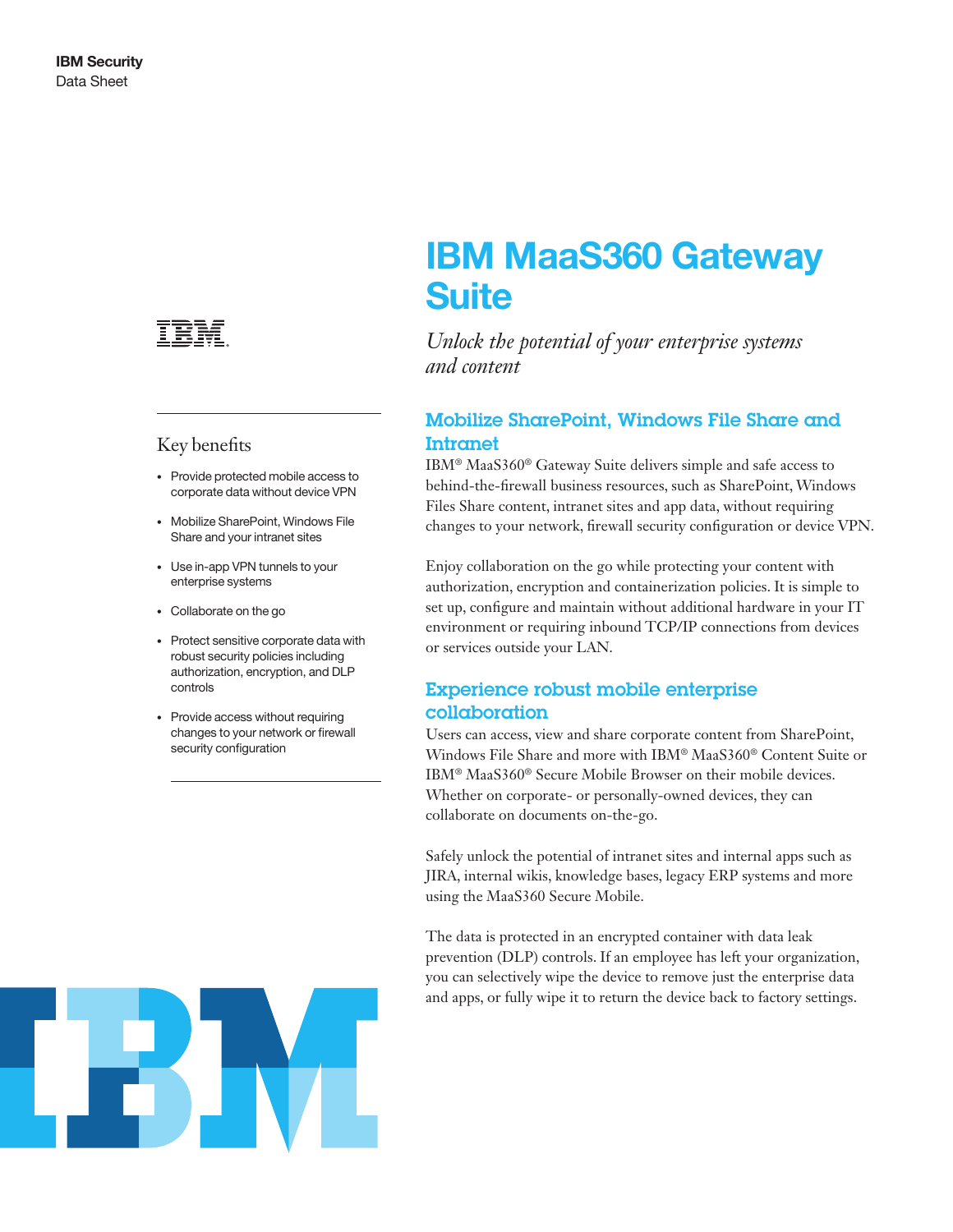

*Figure 1*: Examples of the MaaS360 container, data repositories, documents, and an intranet site on mobile devices

## Access enterprise resources on the go

- With IBM MaaS360 Gateway for Documents, retrieve, view, edit and share corporate content from SharePoint, Windows File Share and more with MaaS360 Content Suite on mobile devices
- Collaborate on documents on-the-go whether on corporate or personally-owned devices (BYOD)
- With IBM MaaS360 Gateway for Browser, safely unlock the potential of intranet sites and internal applications such as JIRA, internal wikis, knowledge bases, legacy ERP systems and more using the MaaS360 Secure Mobile Browser
- IBM MaaS360 Gateway for Apps enables in-app VPN tunnels to your enterprise systems and app databases

#### Integrate easily with your systems

- No additional hardware in your IT environment
- No device VPN ("instant" VPN at the app level)
- No changes to your network
- No inbound TCP/IP connections from devices or services outside your LAN
- No firewall security configuration

## Control authorization and granular access

- Make sure corporate data can only be viewed on authorized mobile devices
- Fully encrypt communication between the gateway and devices
- Enable or block individual devices and users within your organization
- Expose only selected content and applications to partners, contractors, consultants, etc.

### Contain sensitive corporate data

- Protect data in an encrypted container
- Set and enforce granular policies for strong mobile security and DLP controls
- Stop outsiders from accessing sensitive data by enforcing authentication and enabling authorization
	- Corporate data is not stored on mobile devices in an unencrypted format
	- Fully wipe a device and confidential data if it's lost or stolen
	- MaaS360 directs the traffic between the gateway and the devices without reading the encrypted data
	- Does not introduce network vulnerabilities to probes and attacks that would occur if it exposed a mobile application server to the public Internet
	- Does not require the use of a VPN, which could allow rogue apps to gain access to your LAN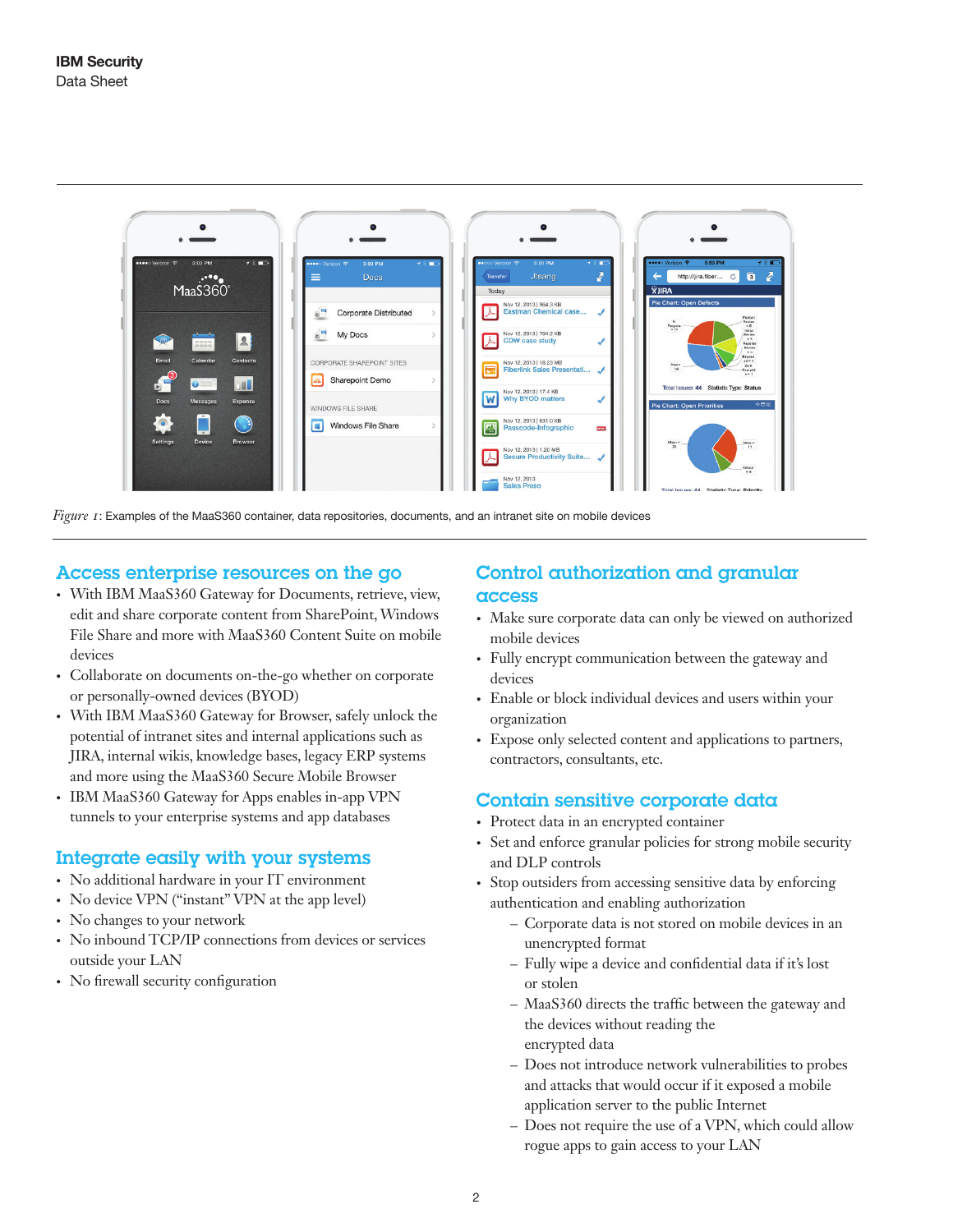## Mobile intranet access

MaaS360 Gateway Suite unleashes your SharePoint, Windows Files Share, intranet sites and app databases for seamless and protected access on mobile devices to enable enterprise collaboration on the go.

## Key features

- Safely access corporate resources on mobile devices
- View and share content from SharePoint and Windows File Share
- Browse and retrieve information from intranet sites
- Enable in-app VPN tunnels to internal databases
- Use a FIPS 140-2 compliant, AES 256 encrypted container
- Enforce authentication and authorization
- Configure DLP controls, including restrictions to copy/ paste, opening documents in personal apps, printing and screen capture

For more information on IBM MaaS360, and to start a no cost 30-day trial, visit <www.ibm.com/maas360>